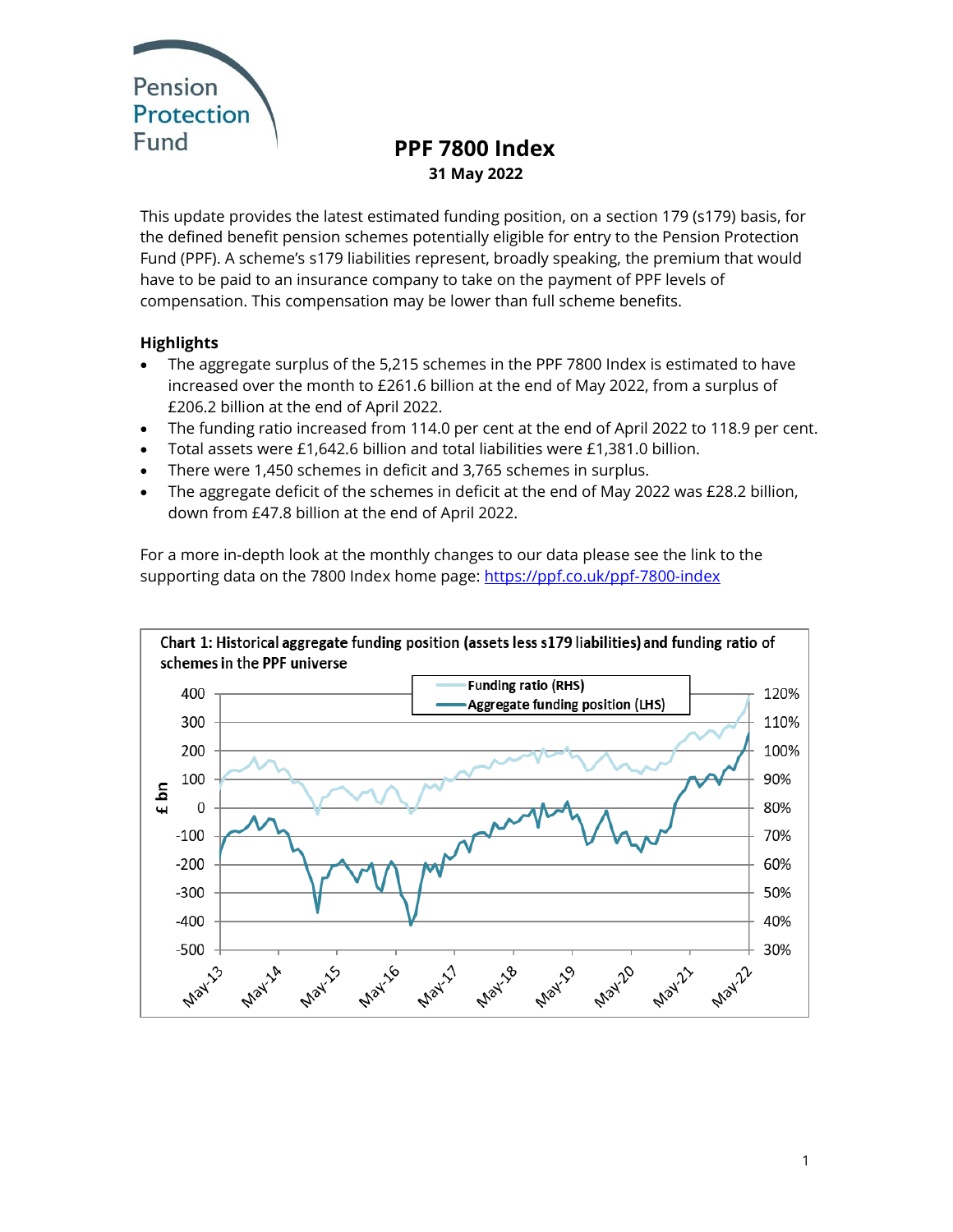# **The schemes in the universe**

The aggregate surplus (total assets less s179 liabilities) of the schemes in the PPF 7800 Index is estimated to have increased to £261.6 billion at the end of May 2022, from £206.2 billion at the end of April 2022. The position has improved from a year ago, when a surplus of £104.2 billion was recorded at the end of May 2021.

The funding ratio (assets as a percentage of s179 liabilities) of schemes increased over the month from 114.0 per cent to 118.9 per cent at the end of May 2022. The funding ratio is higher than the 106.3 per cent recorded in May 2021.



Within the Index, total scheme assets amounted to £1,642.6 billion at the end of May 2022. Total scheme assets experienced a decrease of 2.1 per cent over the month and a decrease of 6.2 per cent over the year. Total scheme liabilities were £1,381.0 billion at the end of May 2022, a decrease of 6.2 per cent over the month and a decrease of 16.2 per cent over the year.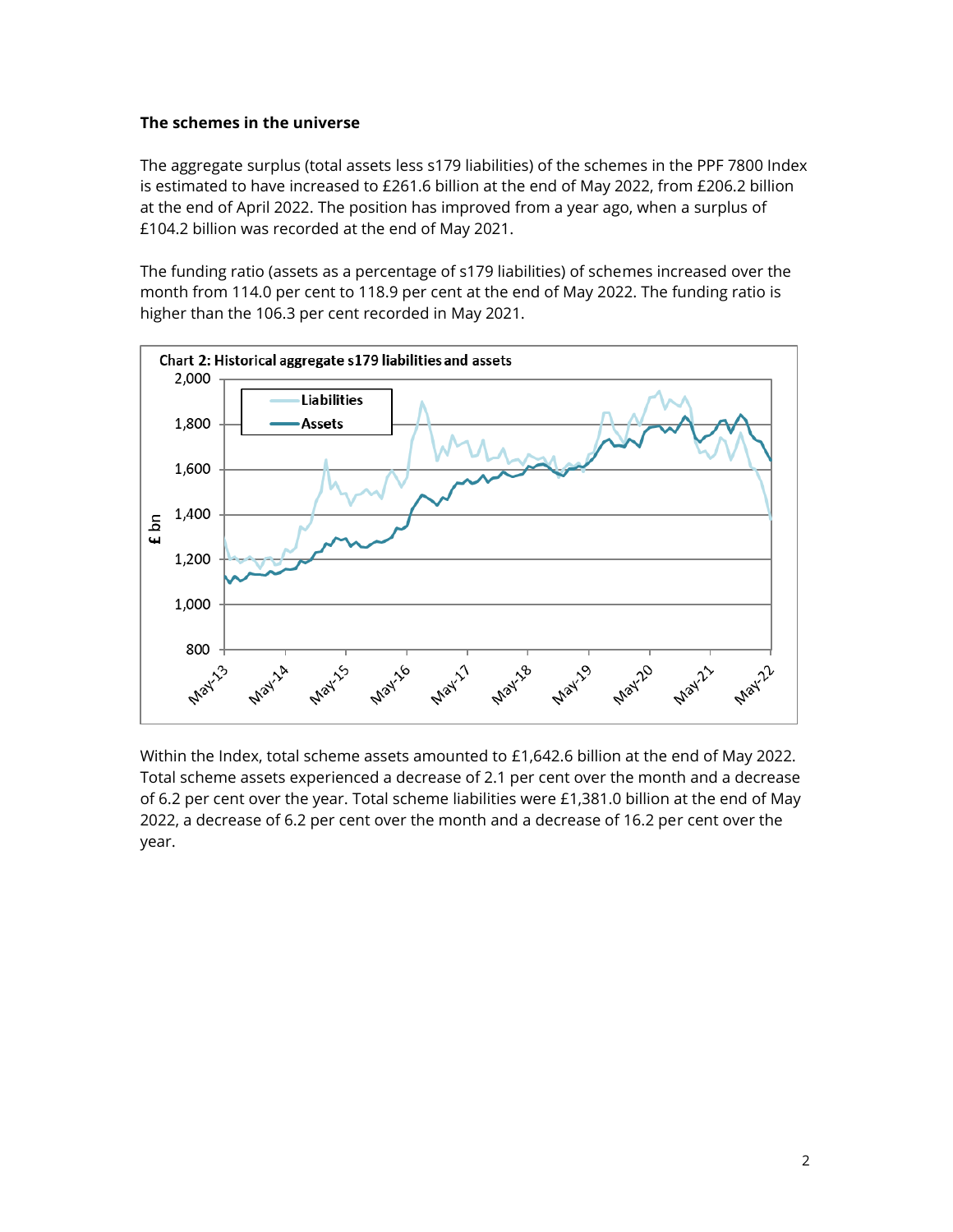# **Funding comparisons**

|                                   | <b>May 2021</b> | <b>April 2022</b> | <b>May 2022</b> |
|-----------------------------------|-----------------|-------------------|-----------------|
| <b>Aggregate funding position</b> | £104.2bn        | £206.2bn          | £261.6bn        |
| <b>Funding Ratio</b>              | 106.3%          | 114.0%            | 118.9%          |
| Aggregate assets                  | £1,751.2bn      | £1,678.0bn        | £1,642.6bn      |
| Aggregate liabilities             | £1,647.0bn      | £1,471.8bn        | £1,381.0bn      |
| <b>Dataset / Assumptions</b>      | Purple 21 / A10 | Purple 21 / A10   | Purple 21 / A10 |

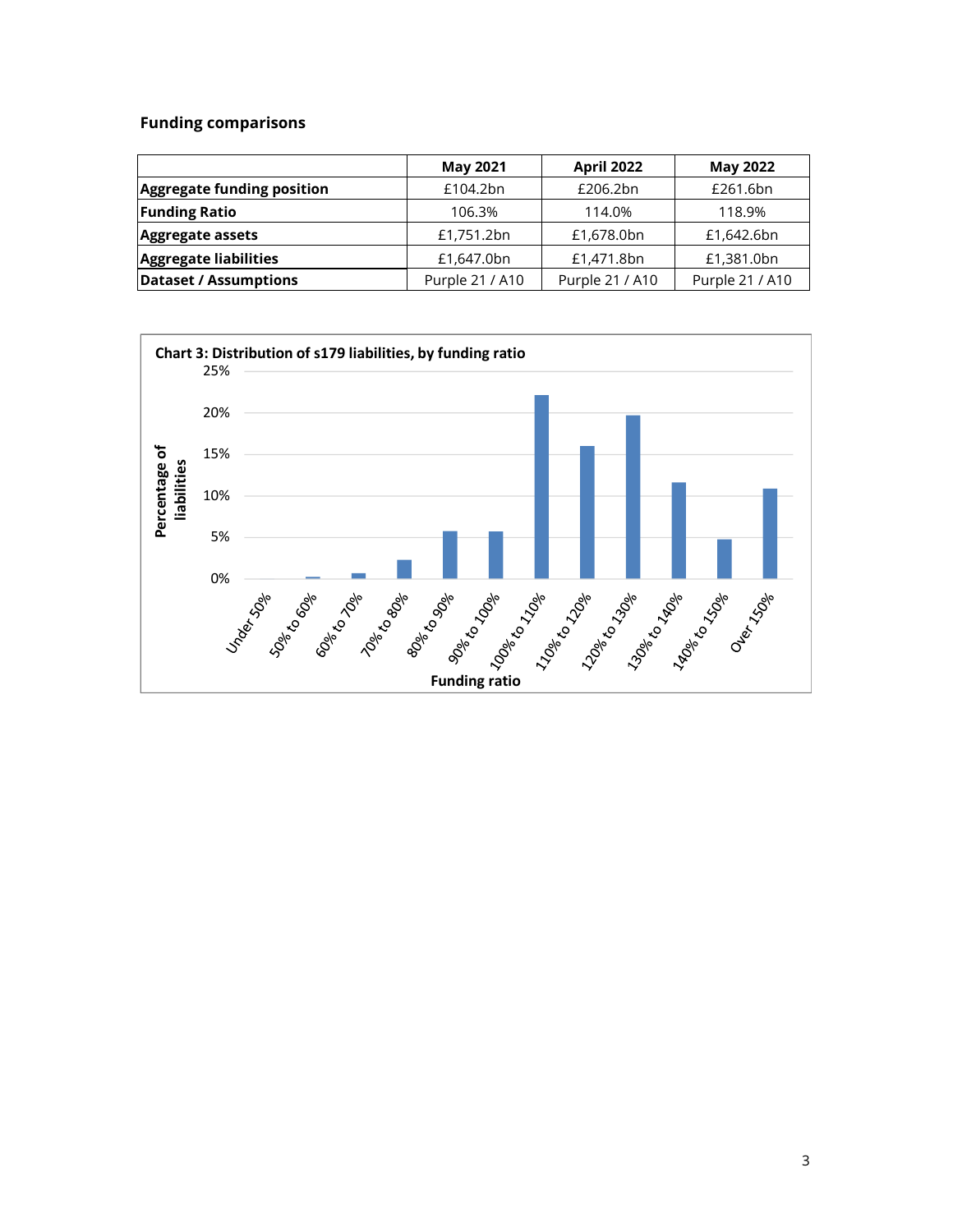# **Schemes in deficit and surplus**

The aggregate deficit of all schemes in deficit at the end of May 2022 is estimated to have decreased to £28.2 billion from £47.8 billion at the end of April 2022. At the end of May 2021, the equivalent figure was £104.8 billion.

At the end of May 2022, the total surplus of schemes in surplus increased to £289.8 billion from £254.0 billion at the end of April 2022. At the end of May 2021, the total surplus of all schemes in surplus stood at £209.0 billion.



The number of schemes in deficit at the end of May 2022 decreased to 1,450, representing 27.8 per cent of the total 5,215 defined benefit schemes. There were 1,757 schemes in deficit at the end of April 2022 (33.7 per cent) and 2,287 schemes in deficit at the end of May 2021 (43.9 per cent).

The number of schemes in surplus increased to 3,765 at the end of May 2022 (72.2 per cent of schemes) from 3,458 at the end of April 2022 (66.3 per cent). There were 2,928 schemes in surplus at the end of May 2021 (56.1 per cent).

|                                | <b>May 2021</b> | <b>April 2022</b> | <b>May 2022</b> |
|--------------------------------|-----------------|-------------------|-----------------|
| Number of schemes in deficit   | 2.287           | 1.757             | 1.450           |
| Deficit for schemes in deficit | £104.8bn        | £47.8bn           | £28.2bn         |
| Number of schemes in surplus   | 2.928           | 3.458             | 3.765           |
| Surplus for schemes in surplus | £209.0bn        | £254.0bn          | £289.8bn        |
| Number of schemes in Universe  | 5,215           | 5.215             | 5.215           |
| <b>Dataset / Assumptions</b>   | Purple 21 / A10 | Purple 21 / A10   | Purple 21 / A10 |

#### **Schemes in deficit (surplus)**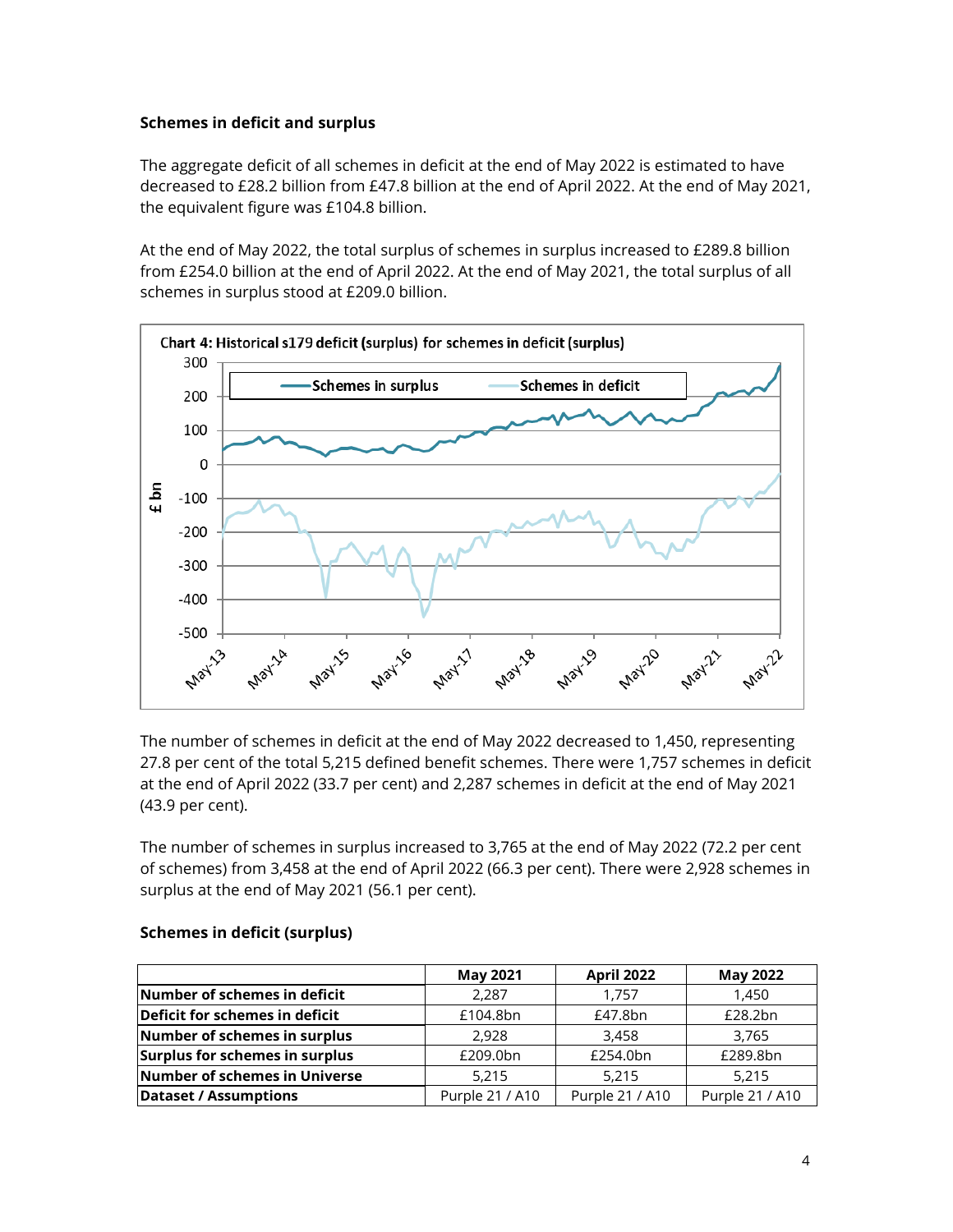

*Note: The red bars indicate months in which we made changes to the actuarial assumptions used to value schemes on an s179 measure. The most recent change was made in May 2021 and implemented in the end of May 2021 PPF 7800 Index. This served to reduce the number of schemes in deficit by 210 (4.0 per cent of the number of schemes in the universe).*

# **Understanding the impact of market movements**

Equity markets and gilt yields are the main drivers of funding ratios. S179 liabilities are sensitive to the yields available on a range of conventional and index-linked gilts. Liabilities are also time-sensitive in that, even if gilt yields were unchanged, scheme liabilities would increase as the point of payment approaches. $1$ 

The value of scheme assets is affected by the change in prices of all asset classes, but owing to the volume invested and the volatility, equities and bonds are the biggest drivers behind changes – bonds have a higher weight in asset allocation, but equities tend to be more volatile.

The following table sets out the changes in s179 liabilities and assets, and some key market indicators, in the month and year to 31 May 2022. The changes in s179 liabilities and assets in the month and year to 31 May 2022 are the result of market movements.

<sup>&</sup>lt;sup>1</sup> This effect amounts to around 0.2 per cent a month in the current environment.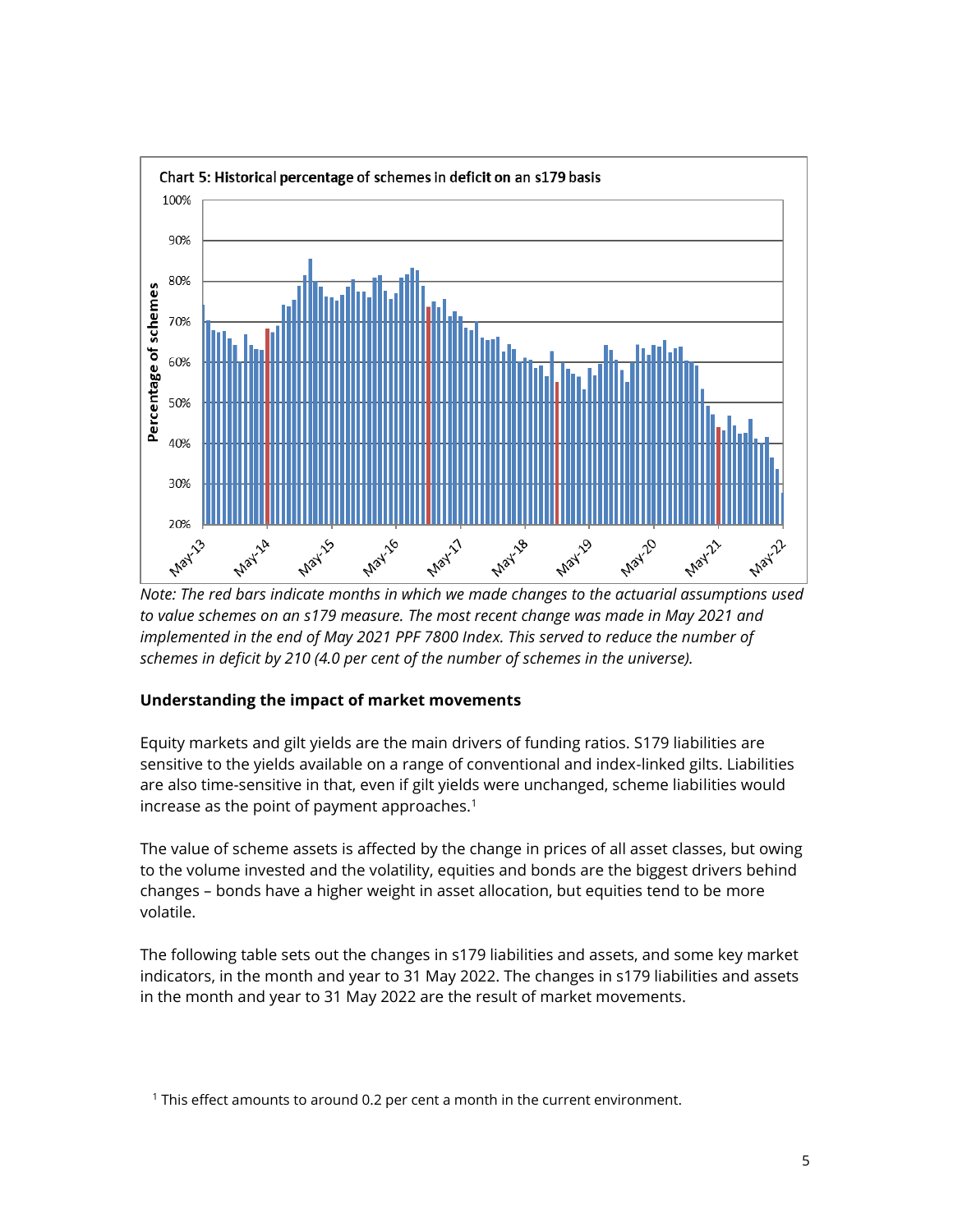|                                          | Change over the   |          |  |  |  |
|------------------------------------------|-------------------|----------|--|--|--|
|                                          | Month             | Year     |  |  |  |
| s179 liabilities                         | $-6.2%$           | $-16.2%$ |  |  |  |
| <b>Assets</b>                            | $-2.1%$           | $-6.2%$  |  |  |  |
| <b>Market indicator</b>                  |                   |          |  |  |  |
| 10-year fixed interest gilt yield        | 20 <sub>bps</sub> | 126bps   |  |  |  |
| 15-year fixed interest gilt yield        | 29 <sub>bps</sub> | 123bps   |  |  |  |
| 20-year fixed interest gilt yield        | 33bps             | 118bps   |  |  |  |
| 5-15 year index-linked gilt yield        | 66bps             | 88bps    |  |  |  |
| <b>FTSE All-Share Total Return Index</b> | 0.7%              | 8.3%     |  |  |  |
| FTSE All-World Ex-UK Total Return Index  | $-0.3%$           | 5.3%     |  |  |  |



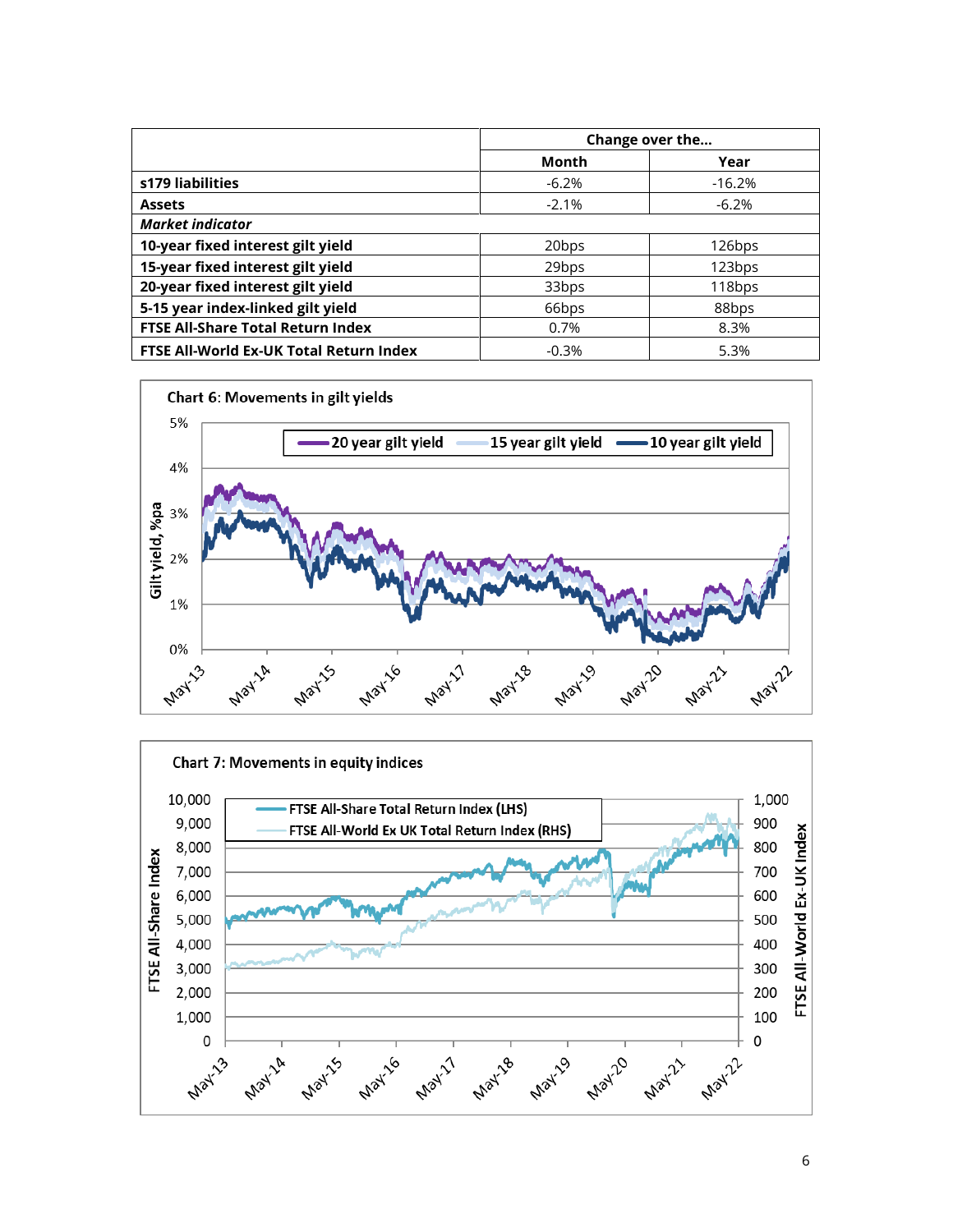# **Notes**

# **1. The PPF universe**

The PPF covers certain occupational defined benefit pension schemes and defined benefit elements of hybrid schemes. For more information about eligible schemes see the PPF's website at:

<https://www.ppf.co.uk/your-scheme-eligible>

## **2. PPF compensation**

For individuals who have reached their scheme's normal pension age or are already in receipt of a survivor's pension or pension on the grounds of ill health, the PPF will generally pay compensation at the 100 per cent level, i.e. these members will not see any reduction in retirement income when their scheme sponsor becomes insolvent. For the majority of people below their scheme's normal pension age the PPF will generally pay compensation at the 90 per cent level. Increases in future payments for members may not be as much as they would have been under their pension schemes. For more information about PPF compensation see the PPF's website at:

<https://www.ppf.co.uk/what-it-means-ppf>

#### **3. s179: one of many different funding measures**

s179 is one particular measure of funding. The change in the deficit of schemes in deficit on an s179 basis is an illustration of the impact of changes in financial markets on the PPF's total exposure. Schemes in surplus on an s179 basis at the time of insolvency usually do not enter the PPF. For more information, please see our official s179 assumptions guidance at: <https://www.ppf.co.uk/trustees-advisers/valuation-guidance>

In addition to s179, there are many different measures of a scheme's funding position. Among the other common measures are full buy-out (what would have to be paid to an insurance company for it to take on the payment of full scheme benefits), IAS19 or FRS17 (the measures used in UK company accounts), and Technical Provisions (that are used in the UK's scheme funding regime). The different measures can give very different levels of scheme funding at any point in time and move very differently over time.

#### **4. Methodology**

The figures shown throughout this document are based on adjusting the scheme valuation data supplied to The Pensions Regulator as part of the schemes' annual scheme returns, including Deficit Reduction Contribution certificates. This data is transformed on an s179 valuation basis at various dates using changes in market indices for principal asset classes. Conventional and index-linked gilt yields are used to value liabilities. The approximation does not allow for benefit accrual or outgo or actual scheme experience.

#### **5. Estimating the impact of changes in market conditions on the PPF 7800 Index**

We have developed a number of 'rules of thumb' to estimate the impact of changes in asset prices on scheme assets and s179 liabilities. A 7.5 per cent rise in equity markets boosts aggregate scheme assets by 1.7 per cent while a 0.3 percentage point rise in gilt yields reduces scheme assets by 2.7 per cent. Meanwhile, a 0.3 percentage point rise in gilt yields reduces aggregate scheme liabilities by 5.6 per cent. Strictly speaking, the rules of thumb